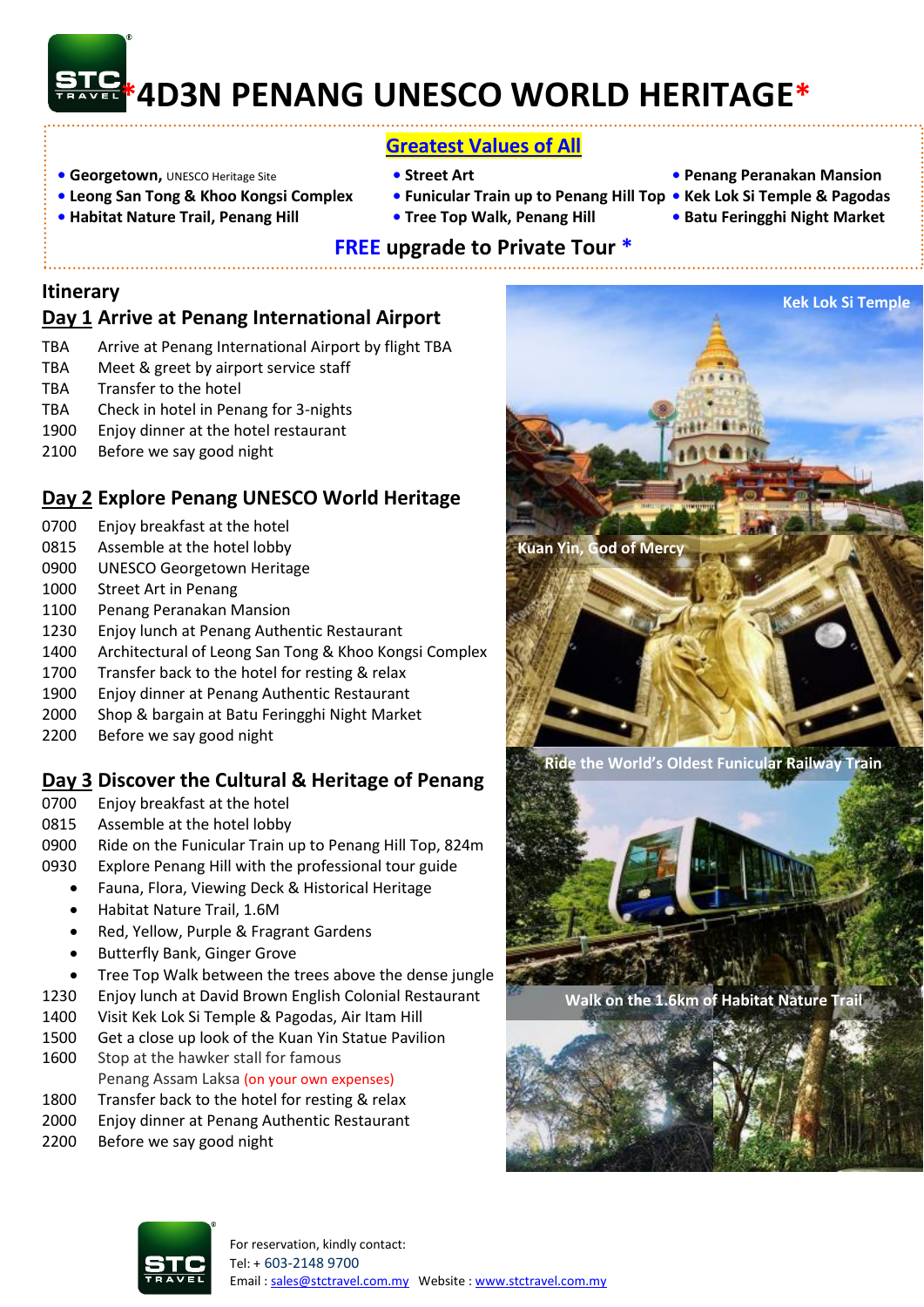

## **Day 4 Transfer to the airport for flight check in**

- 0700 Enjoy breakfast at the hotel
- TBA Check out and assemble at the hotel lobby
- TBA Transfer to Penang International Airport
- TBA Departure by flight TBA



| <b>Tour Code: PEN4DCH</b> |                                                                                |                                    | <b>Tour Fare (MYR)</b><br>Per person per package) |                     |                     |                         |                        | <b>Extension Night</b><br>(Per room per night) |                            |            |
|---------------------------|--------------------------------------------------------------------------------|------------------------------------|---------------------------------------------------|---------------------|---------------------|-------------------------|------------------------|------------------------------------------------|----------------------------|------------|
| <b>Star</b>               | <b>Hotel</b>                                                                   | <b>Travelling</b><br><b>Period</b> | 02<br><b>ADT</b>                                  | 03-05<br><b>ADT</b> | 06-09<br><b>ADT</b> | $10 - 14$<br><b>ADT</b> | <b>Single</b><br>Supp. | <b>TWN</b><br>/ SGL                            | <b>Extra</b><br><b>Bed</b> | <b>CNB</b> |
| $3*$                      | Hotel NEO+ Penang,<br>$(SUP)$ , Rating : 8.1                                   | 01 Apr 19 - 31 Mar 20              | 1999                                              | 1669                | 1489                | 1369                    | 370                    | 260                                            | 110                        | 30         |
| $4*$                      | Hotel Jen Penang,<br>$(DLX)$ , Rating : 8.3                                    | 01 Apr 19 - 31 Mar 20              | 2329                                              | 1999                | 1809                | 1699                    | 650                    | 450                                            | 120                        | 40         |
| $4*$                      | Hard Rock Hotel,<br>(Hillview DLX),<br>Rating: 8.6                             | 01 Apr 19 - 31 Mar 20              | 2429                                              | 2099                | 1909                | 1799                    | 740                    | 510                                            | 180                        | 40         |
| $4*$                      | Golden Sands Resort,<br>$(SUP)$ , Rating : 8.2                                 | 01 Apr 19 - 31 Mar 20              | 2539                                              | 2209                | 2019                | 1909                    | 860                    | 600                                            | 180                        | 40         |
| $5*$                      | Rasa Sayang Resort &<br>Spa, (Garden Wing,<br>DLX Garden View),<br>Rating: 9.0 | 01 Apr 19 - 31 Mar 20              | 3109                                              | 2779                | 2589                | 2479                    | 1490                   | 970                                            | 210                        | 60         |

#### **Inclusive of:**

- 03 Nights Hotel Accommodation
- 03 Breakfast, 02 Lunches, 03 Dinner according to the above itinerary
- Private Land Transportation
- Entrance Fees according to the itinerary
- English or Mandarin Tour Guide Service

#### **Exclusive of:**

- International Air Tickets & Airport Taxes
- Tipping for Tour Guide & Driver (Not compulsory)
- Travel Insurance
- Additional surcharge for midnight arrival or early morning departure ( 2300 hrs until the next day 0800 hrs )
- Mandatory Penang Council Fee of RM3.00 per room per night (please pay directly)
- Federal Tourism Tax of RM 10.00nett per room per night charged to all rooms effective from 01<sup>st</sup> September 2017. This will be collected upon arrival from the non-Malaysian guests on top of the existing agreed contract/ proposal • SST 6%
- **Peak Season, Public Holiday, Festivals Season, additional room surcharge is applicable and to be advised upon reservation**